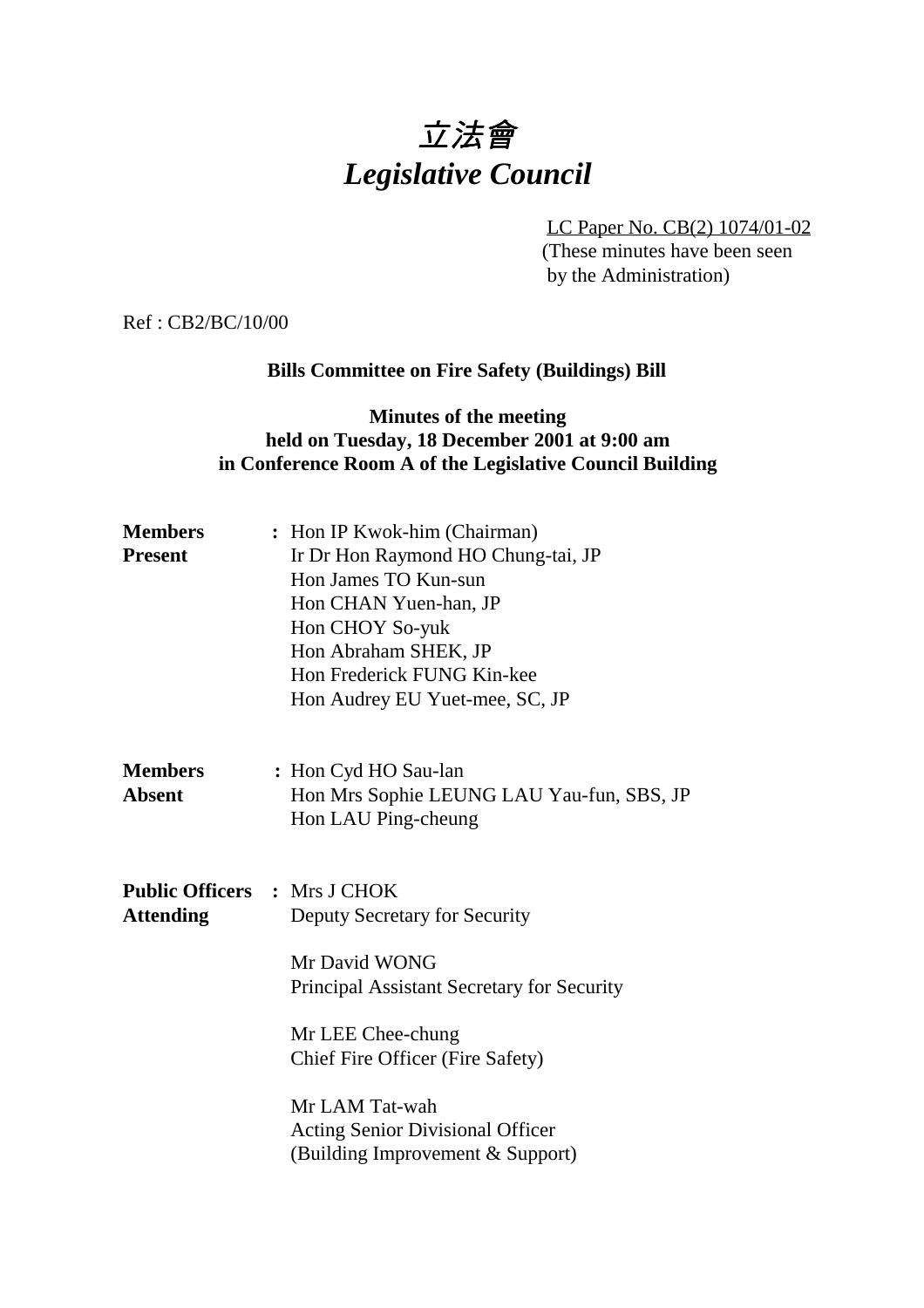|                                      | Mr C C TSANG<br><b>Assistant Director</b><br><b>Existing Building 2</b> |
|--------------------------------------|-------------------------------------------------------------------------|
|                                      | Mr HO Cham<br><b>Chief Building Surveyor</b><br><b>Fire Safety</b>      |
|                                      | Mrs Kenny WONG<br><b>Assistant Director of Home Affairs(4)</b>          |
|                                      | Mr W B MADDAFORD<br>Senior Assistant Law Draftsman                      |
|                                      | Ms Stella CHAN<br><b>Government Counsel</b>                             |
|                                      | Mr Damian CHAN<br><b>Assistant Secretary for Security</b>               |
| <b>Clerk</b> in<br><b>Attendance</b> | : Mrs Sharon TONG<br>Chief Assistant Secretary (2) 1                    |
| <b>Staff</b> in<br><b>Attendance</b> | : Miss Connie FUNG<br><b>Assistant Legal Adviser 3</b>                  |
|                                      | Miss Mary SO<br>Senior Assistant Secretary (2) 8                        |
|                                      |                                                                         |

 $-2 -$ 

The Bills Committee deliberated (Index of proceedings attached at **Annex**).

2. The Administration undertook to convey to the working group, established under the Fire Services Department to review the Fire Service (Installation Contractors) Regulations and the Fire Service (Installations and Equipment) Regulations, Ir Dr Raymond HO's views that it should be made compulsory that fire services installation works required of the owners or occupiers under the Bill be supervised and certified by registered professional engineers (building services).

3. The Bills Committee agreed to hold the next meeting on 14 January 2002 at 2:30 pm to continue discussion on the Bill.

4. There being no other business, the meeting ended at 10:57 am.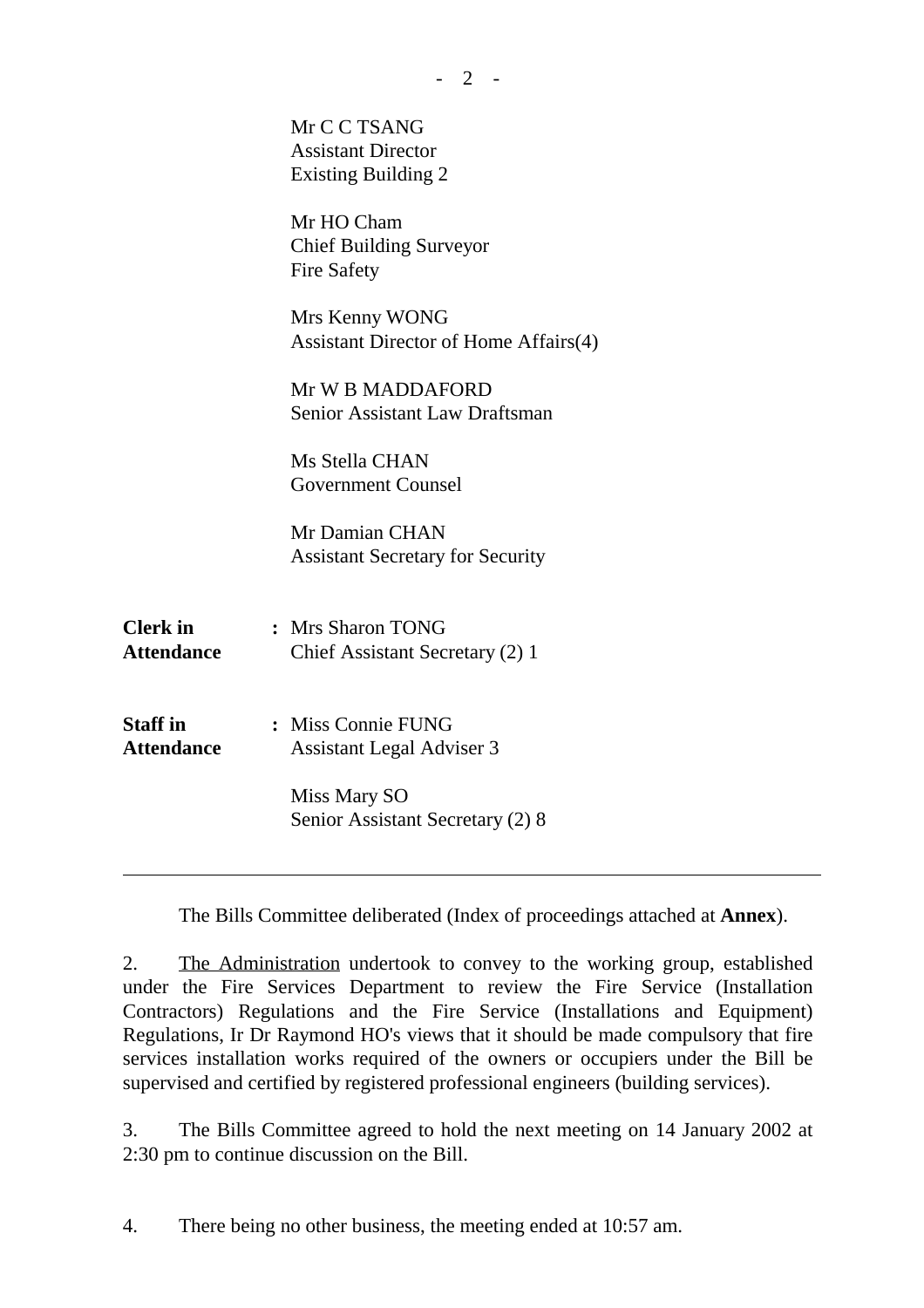Council Business Division 2 Legislative Council Secretariat 6 February 2002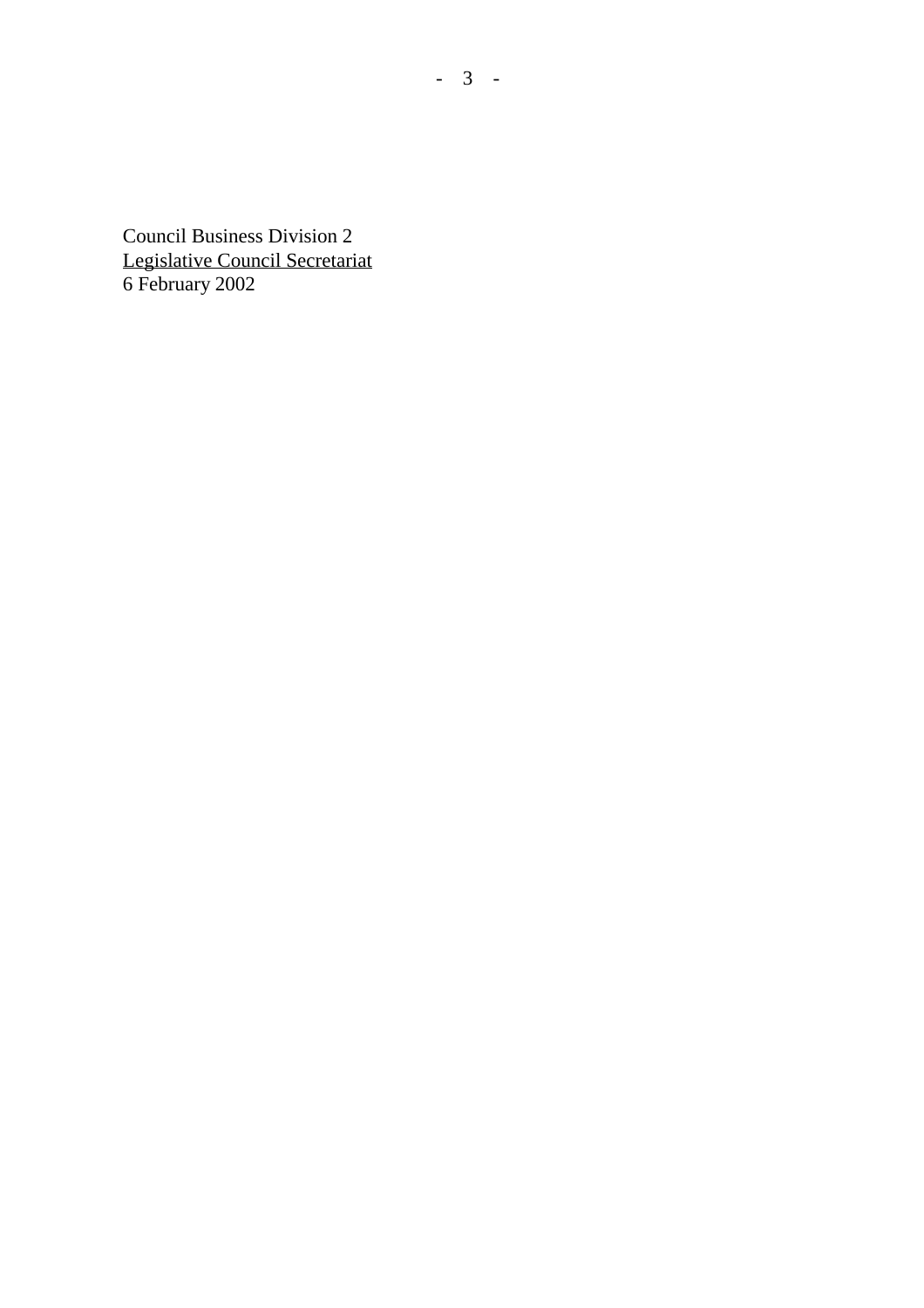## **Proceedings of the meeting of the Bills Committee on Fire Safety (Buildings) Bill on Tuesday, 18 December 2001, at 9:00 am in Conference Room A of the Legislative Council Building**

| <b>Time</b>   | <b>Speaker</b>  | Subject(s)                                                                                                                                                                                                                                                                                                                                                                                                                      | <b>Action</b> |
|---------------|-----------------|---------------------------------------------------------------------------------------------------------------------------------------------------------------------------------------------------------------------------------------------------------------------------------------------------------------------------------------------------------------------------------------------------------------------------------|---------------|
|               |                 |                                                                                                                                                                                                                                                                                                                                                                                                                                 | required      |
| $0000 - 0022$ | Chairman        | Welcoming remarks and suggestion of item for<br>discussion at the meeting.                                                                                                                                                                                                                                                                                                                                                      |               |
| $0023 - 0030$ | Mr Abraham SHEK | Ditto                                                                                                                                                                                                                                                                                                                                                                                                                           |               |
| $0031 - 0520$ | Chairman        | Ditto                                                                                                                                                                                                                                                                                                                                                                                                                           |               |
| $0521 - 1007$ | Admin           | Administration's response to the issue raised by<br>members at previous meetings that the fire<br>services installation works required of the<br>occupiers under the Bill be<br>owners or<br>and<br>certified<br>supervised<br>by<br>registered<br>engineers<br>(building)<br>professional<br>services)<br>should be made compulsory, as detailed in<br>paragraphs 2 to 6 of its paper (LC Paper No.<br>$CB(2)$ 729/01-02(01)). |               |
| $1008 - 1243$ | Dr Raymond HO   | dissatisfaction<br>Expressed<br>that<br>the<br>Administration's response failed to give an<br>undertaking that it would make it compulsory<br>that fire services installation works required of<br>the owners or occupiers under the Bill be<br>supervised<br>certified<br>and<br>by<br>registered<br>professional engineers (building services).                                                                               |               |
| 1244 - 2313   | Admin           | Progress of the review to strengthen the legal<br>framework of the registration and regulation<br>of fire service installation contractors.                                                                                                                                                                                                                                                                                     |               |
| 2314 - 2335   | Chairman        | Ditto                                                                                                                                                                                                                                                                                                                                                                                                                           |               |
| 2336 - 2658   | Dr Raymond HO   | Ditto                                                                                                                                                                                                                                                                                                                                                                                                                           |               |
| 2701 - 2719   | Admin           | Ditto                                                                                                                                                                                                                                                                                                                                                                                                                           |               |
| 2720 - 2724   | Dr Raymond HO   | Ditto                                                                                                                                                                                                                                                                                                                                                                                                                           |               |
| 2725 - 3006   | Admin           | Ditto                                                                                                                                                                                                                                                                                                                                                                                                                           |               |
| $3007 - 3051$ | Dr Raymond HO   | Proposed not to scrutinise the Bill until the<br>review, in particular on the types of persons who<br>might undertake or certify fire services<br>installation works to be required, had been<br>completed.                                                                                                                                                                                                                     |               |
| 3052 - 3121   | Admin           | Ditto                                                                                                                                                                                                                                                                                                                                                                                                                           |               |
| 3122 - 3134   | Chairman        | Timetable for completing the review.                                                                                                                                                                                                                                                                                                                                                                                            |               |
| 3135 - 3138   | Dr Raymond HO   | Ditto                                                                                                                                                                                                                                                                                                                                                                                                                           |               |
| 3139 - 3145   | Admin           | Ditto                                                                                                                                                                                                                                                                                                                                                                                                                           |               |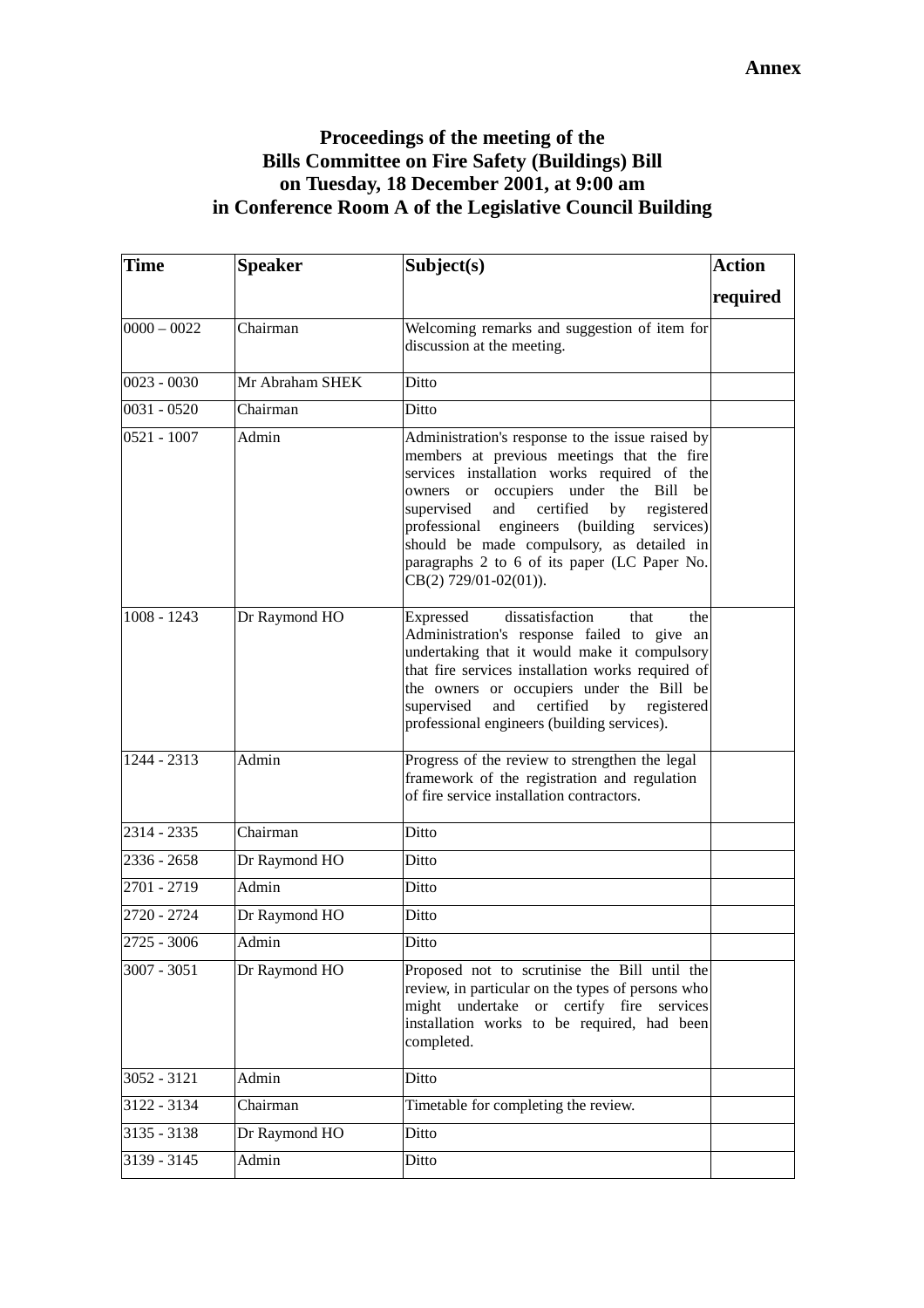| 3146 - 3202   | Dr Raymond HO | Not appropriate to scrutinise the Bill when the<br>outcome of the review on the types of persons<br>who might undertake or certify fire services<br>installation works to be required was not yet<br>available.                                                                                                                                                                  |  |
|---------------|---------------|----------------------------------------------------------------------------------------------------------------------------------------------------------------------------------------------------------------------------------------------------------------------------------------------------------------------------------------------------------------------------------|--|
| 3203 - 3225   | Admin         | It was beyond the scope of the Bill to prescribe<br>the control on the types of persons who might<br>undertake or certify fire services installation<br>works to be required.                                                                                                                                                                                                    |  |
| 3226 - 3234   | Dr Raymond HO | Not appropriate to scrutinise the Bill when the<br>outcome of the review on the types of persons<br>who might undertake or certify fire services<br>installation works to be required was not yet<br>available.                                                                                                                                                                  |  |
| 3235 - 3253   | Admin         | Scrutiny of the Bill should continue.                                                                                                                                                                                                                                                                                                                                            |  |
| 3254 - 3342   | Chairman      | Arguments for and against continued scrutiny of<br>the Bill.                                                                                                                                                                                                                                                                                                                     |  |
| $3343 - 3609$ | Dr Raymond HO | Urged for suspending scrutiny of the Bill.                                                                                                                                                                                                                                                                                                                                       |  |
| $3610 - 3653$ | Admin         | Reiterated that it was beyond the scope of the<br>Bill to prescribe the control on the types of<br>persons who might undertake or certify fire<br>services installation works to be required.<br>Referred to the 2001 Policy Address that it was<br>the Administration's objective to complete the<br>review and to consider amendments to the<br>legislation concerned in 2002. |  |
| 3654 - 3909   | Dr Raymond HO | Reiterated arguments for suspending scrutiny of<br>the Bill.                                                                                                                                                                                                                                                                                                                     |  |
| 3910 - 3944   | Admin         | Reiterated that it was beyond the scope of the<br>Bill to prescribe the control on the types of<br>persons who might undertake or certify fire<br>services installation works to be required.                                                                                                                                                                                    |  |
| 3945 - 4007   | Dr Raymond HO | No need to wait for the outcome of review, but<br>to state in the Bill that fire services installation<br>works required of the owners or occupiers under<br>the Bill must be supervised and certified by<br>registered professional engineers.                                                                                                                                  |  |
| $4008 - 4028$ | Chairman      | Enquiry on whether Dr HO's suggestion was<br>workable.                                                                                                                                                                                                                                                                                                                           |  |
| $4029 - 4105$ | ALA3          | Adding a new provision to the Bill to the effect<br>that fire safety improvement works required of<br>the owners or occupiers under the Bill must be<br>supervised<br>and<br>certified<br>by<br>registered<br>professional engineers was possible.                                                                                                                               |  |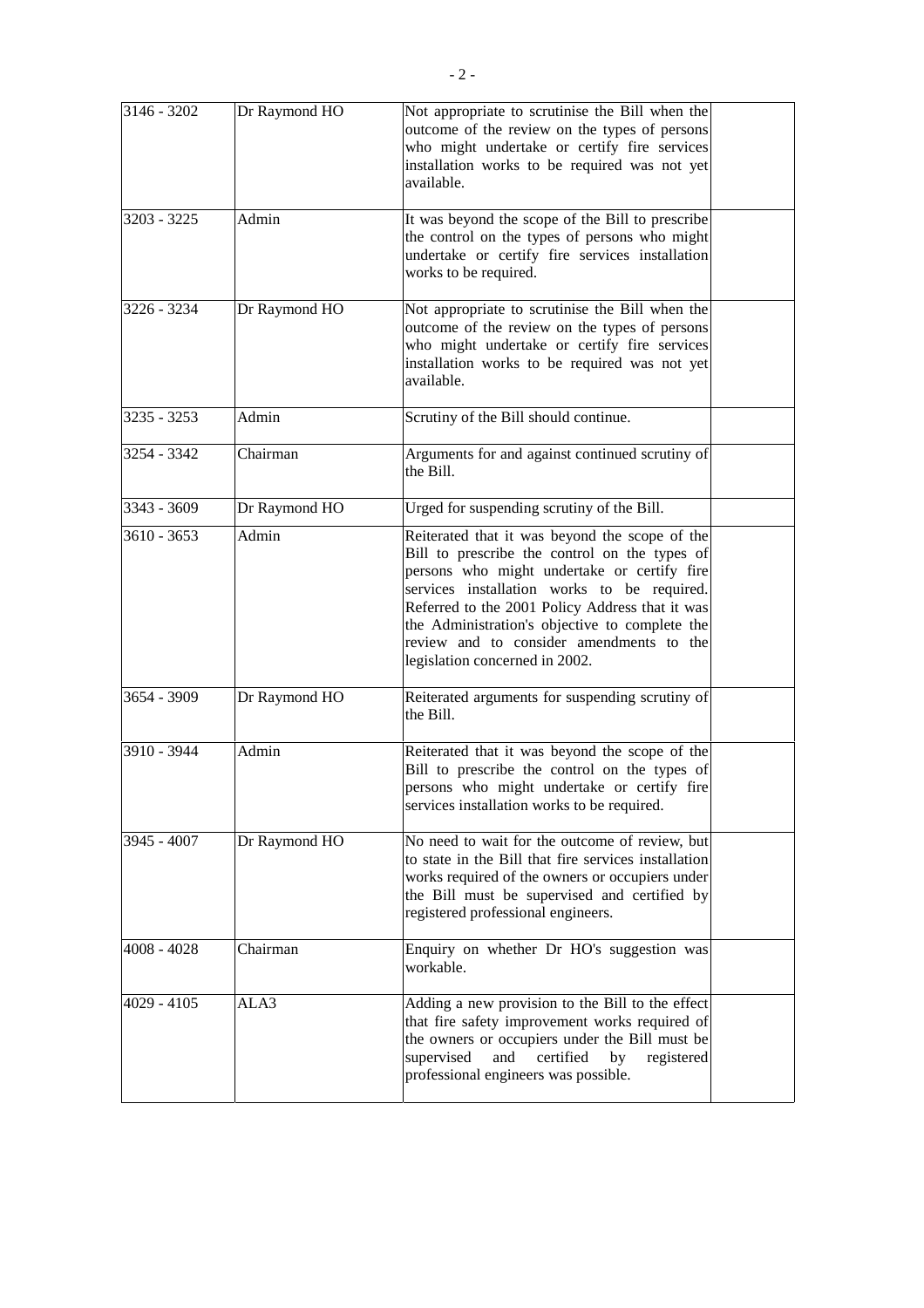| 4106 - 4118   | Mr Abraham SHEK    | Enquiry on whether the fire service installation<br>contractors had been consulted on the proposal<br>to make it compulsory that the fire safety<br>improvement works required of the owners or<br>occupiers under the Bill be supervised and<br>certified by registered professional engineers<br>(building services).           |  |
|---------------|--------------------|-----------------------------------------------------------------------------------------------------------------------------------------------------------------------------------------------------------------------------------------------------------------------------------------------------------------------------------|--|
| 4119 - 4344   | Admin              | The working group formed to conduct the<br>review<br>comprised<br>representatives<br>οf<br>professional bodies,<br>associations/unions<br>of<br>related trades,<br>and relevant government<br>departments, including a representative of the<br>Hong Kong Institution of Engineers coming<br>from its Building Services Division. |  |
| 4345 - 4415   | Mr Abraham SHEK    | Suggestion on inviting fire service installation<br>contractors to give views on the supervision and<br>certification of fire safety improvement works<br>and related matters.                                                                                                                                                    |  |
| 4416 - 4714   | Dr Raymond HO      | Ditto                                                                                                                                                                                                                                                                                                                             |  |
| 4715 - 4730   | Chairman           | The Administration's stance on the proposal of<br>making it compulsory that the fire safety<br>improvement works required of the owners or<br>occupiers under the Bill be supervised and<br>certified by registered professional engineers<br>(building services).                                                                |  |
| 4731 - 4825   | Admin              | Ditto                                                                                                                                                                                                                                                                                                                             |  |
| 4826 - 4920   | Mr Abraham SHEK    | Considered it necessary to invite fire service<br>installation contractors to give views on the<br>supervision and certification of fire safety<br>improvement works and related matters.                                                                                                                                         |  |
| 4922 - 4934   | Admin              | Ditto                                                                                                                                                                                                                                                                                                                             |  |
| 4935 - 5006   | Dr Raymond HO      | Insisted on suspending scrutiny of the Bill if no<br>undertaking was given by the Administration to<br>make it compulsory that the fire safety<br>improvement works required of the owners or<br>occupiers under the Bill be supervised and<br>certified by registered professional engineers<br>(building services).             |  |
| $5007 - 5133$ | Miss CHAN Yuen-han | Shared Dr HO's views, and also supported Mr<br>SHEK's suggestion of inviting fire service<br>installation contractors to give views on the<br>supervision and certification of fire safety<br>improvement works and related matters.                                                                                              |  |
| 5134 - 5658   | Admin              | It was beyond the scope of the Bill to prescribe<br>the control on the types of persons who might<br>undertake or certify fire services installation<br>works to be required.                                                                                                                                                     |  |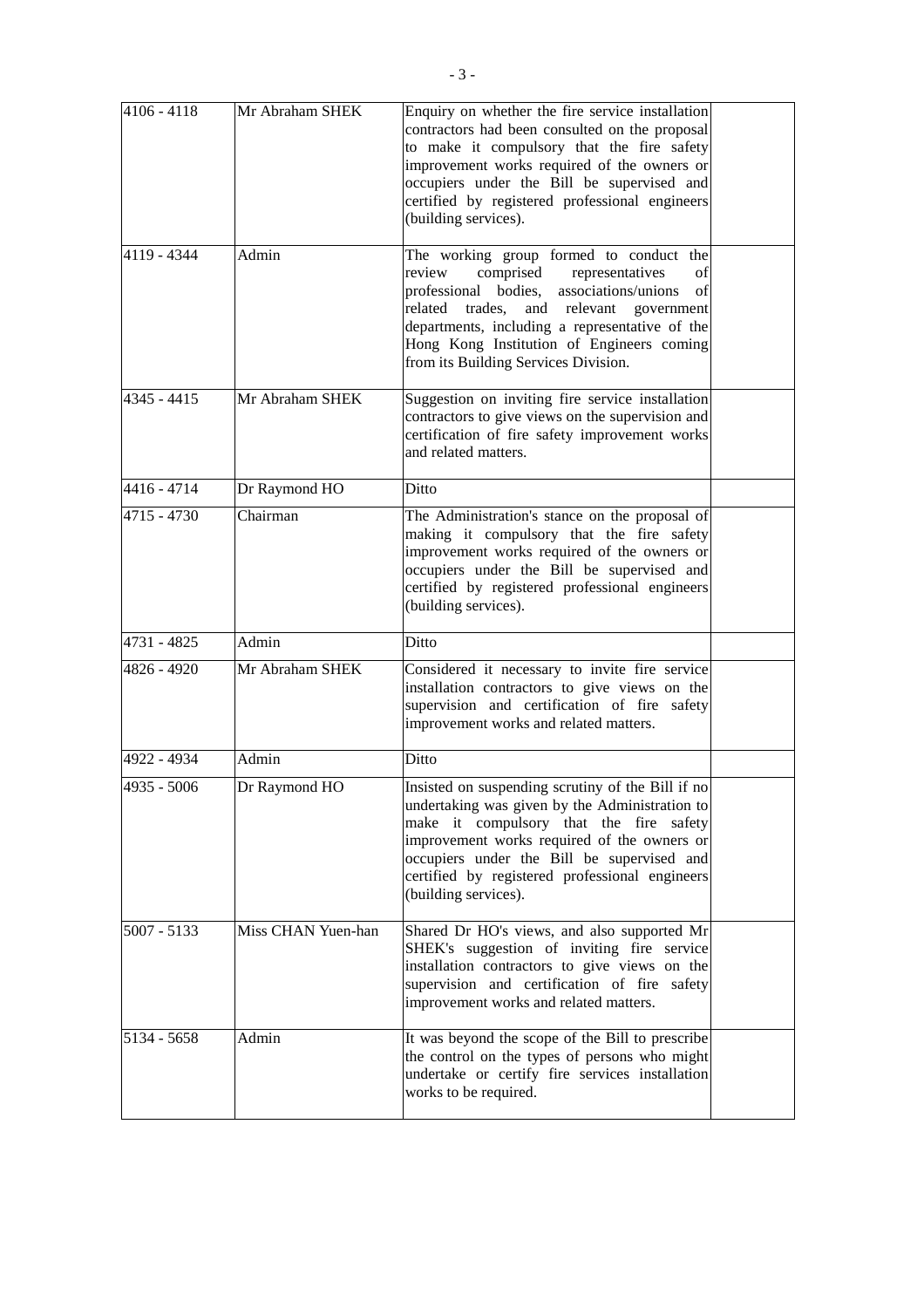| 5659 - 5946                    | Dr Raymond HO   | Insisted on suspending scrutiny of the Bill if no<br>undertaking was given by the Administration to<br>make it compulsory that the fire safety<br>improvement works required of the owners or<br>occupiers under the Bill be supervised and<br>certified by registered professional engineers<br>(building services).                                                                                                                                                                |  |
|--------------------------------|-----------------|--------------------------------------------------------------------------------------------------------------------------------------------------------------------------------------------------------------------------------------------------------------------------------------------------------------------------------------------------------------------------------------------------------------------------------------------------------------------------------------|--|
| 5947 - 010013                  | Mr Abraham SHEK | Suggestion on inviting fire service installation<br>contractors to give views on the supervision and<br>certification of fire safety improvement works<br>and related matters.                                                                                                                                                                                                                                                                                                       |  |
| 010014 - 010029 Chairman       |                 | Ditto                                                                                                                                                                                                                                                                                                                                                                                                                                                                                |  |
| 010030 - 010101 Dr Raymond HO  |                 | Ditto                                                                                                                                                                                                                                                                                                                                                                                                                                                                                |  |
| 010102 - 010205 Chairman       |                 | Ditto                                                                                                                                                                                                                                                                                                                                                                                                                                                                                |  |
| 010206 - 010217 Dr Raymond HO  |                 | Ditto                                                                                                                                                                                                                                                                                                                                                                                                                                                                                |  |
| 010218 - 010220 Chairman       |                 | Ditto                                                                                                                                                                                                                                                                                                                                                                                                                                                                                |  |
| 010221 - 010241 ALA3           |                 | Desirability of adding a new provision to the<br>Bill to the effect that fire services installation<br>works required of the owners or occupiers under<br>the Bill must be supervised and certified by<br>registered professional engineers.                                                                                                                                                                                                                                         |  |
| 010242 - 010600 Ms Audrey EU   |                 | Raised the following questions -<br>Whether the Fire Services Department<br>a)<br>(FSD) had the expertise to check on the fire<br>safety improvement works completed by the<br>registered fire installation contractors;<br>Whether the Administration accepted the<br>b)<br>principle that the fire services installation                                                                                                                                                           |  |
|                                |                 | works<br>undertaken<br>by registered<br>fire<br>installation contractors should still need to<br>be certified by an independent registered<br>professional engineer (building services);<br>If (b) was accepted, whether FSD would<br>C)<br>hire a team of registered professional<br>engineers (building services); if so, the<br>number to be hired and what to do with<br>them after all buildings covered by the Bill<br>had completed their fire safety upgrading<br>works; and |  |
|                                |                 | (d) Estimated cost of engaging the service of<br>registered professional engineer (building<br>services) to supervise and certify fire safety<br>improvement works stipulated by the Bill.                                                                                                                                                                                                                                                                                           |  |
| 010601 - 011216 Admin          |                 | Response to questions (a) to (c) raised by<br>Ms EU.                                                                                                                                                                                                                                                                                                                                                                                                                                 |  |
| 011217 - 011320   Ms Audrey EU |                 | Follow-up questions to the Administration's<br>response.                                                                                                                                                                                                                                                                                                                                                                                                                             |  |
| 011321 - 011523 Admin          |                 | Response to the follow-up questions raised by<br>Ms EU.                                                                                                                                                                                                                                                                                                                                                                                                                              |  |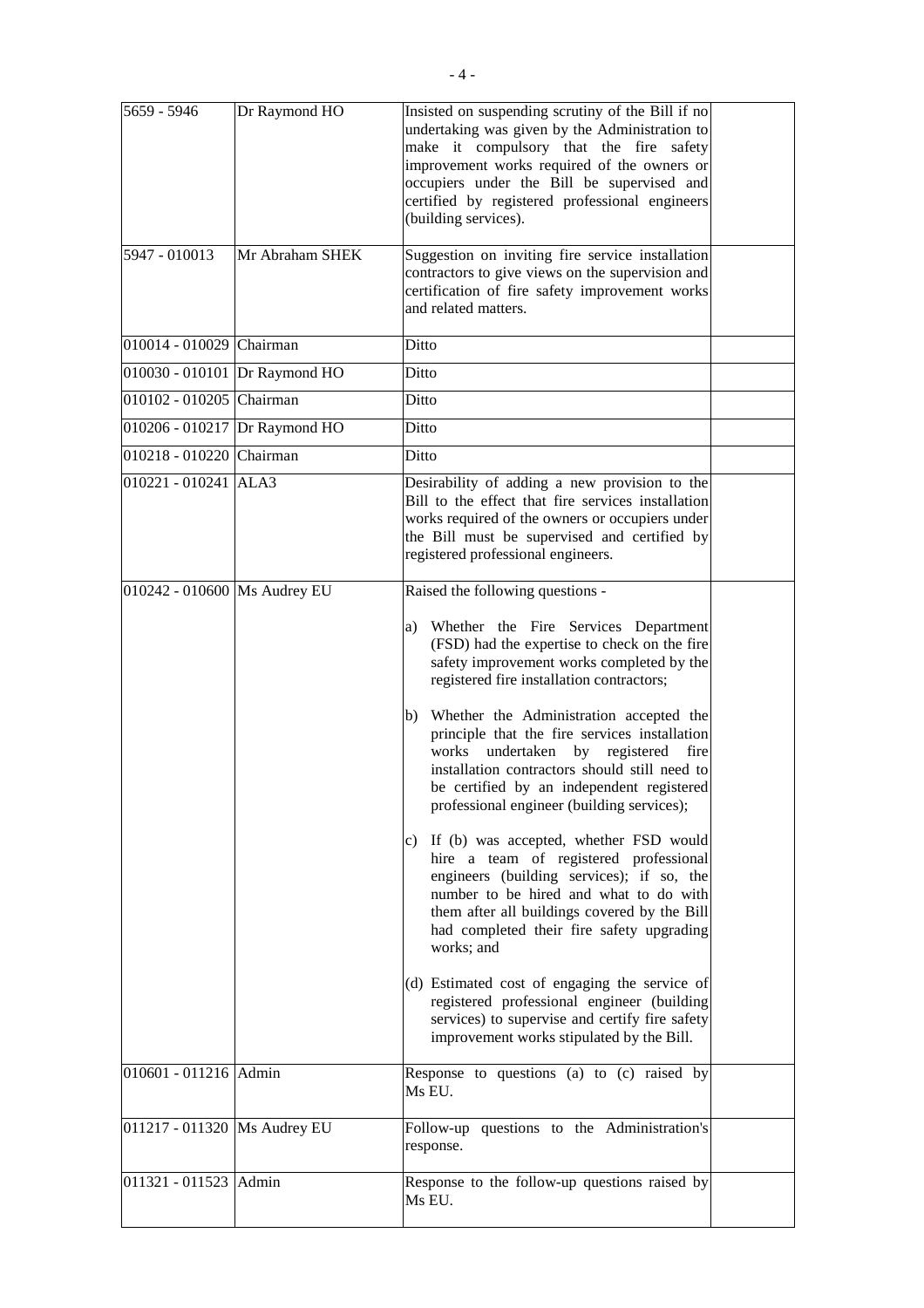| 011524 - 011829   Dr Raymond HO |                                   | Response to the Administration's replies to<br>Ms EU's questions.                                                                                                                                                                                                                        |  |
|---------------------------------|-----------------------------------|------------------------------------------------------------------------------------------------------------------------------------------------------------------------------------------------------------------------------------------------------------------------------------------|--|
|                                 | 011830 - 012025   Ms CHOY So-yuk  | Suggested to discuss the issue of insurance.                                                                                                                                                                                                                                             |  |
| 012026 - 012104   Ms Audrey EU  |                                   | Enquiry on whether the legislative amendments<br>to the Fire Service (Installation Contractors)<br>Regulations and the Fire Service (Installations<br>and Equipment) Regulations would result in<br>consequential amendments to the Bill.                                                |  |
| $012105 - 012145$ ALA3          |                                   | Ditto                                                                                                                                                                                                                                                                                    |  |
| 012146 - 012224 Ms Audrey EU    |                                   | Enquiry on the timetable for owners<br><sub>or</sub><br>occupiers to implement the<br>fire<br>safety<br>requirements under the Bill.                                                                                                                                                     |  |
| 012225 - 012456 Chairman        |                                   | There might be no need to suspend the scrutiny<br>of the Bill, as the commencement date of the<br>Bill would be subject to the approval of the<br>Legislative Council.                                                                                                                   |  |
| 012457 - 012547 Mr James TO     |                                   | Scrutiny of the Bill should continue.                                                                                                                                                                                                                                                    |  |
| 012548 - 012758 Dr Raymond HO   |                                   | Reiterated his views mentioned earlier at the<br>meeting.                                                                                                                                                                                                                                |  |
| 012759 - 012939 Admin           |                                   | Timetable for owners<br>and occupiers<br>to<br>implement the fire safety requirements under the<br>Bill : 10 years for old composite buildings.                                                                                                                                          |  |
| 012940 - 013045 Mr James TO     |                                   | Scrutiny of the Bill should continue.                                                                                                                                                                                                                                                    |  |
|                                 | 013046 - 013157   Ms CHOY So-yuk  | fire<br>Concerned<br>that<br>requiring<br>services<br>installation works required of the owners or<br>occupiers under the Bill to be supervised and<br>certified by registered professional engineers<br>(building services) would increase financial<br>burden on owners and occupiers. |  |
|                                 | 013158 - 013207 Mr Frederick FUNG | discuss<br>Suggested<br>to<br>Part<br>2<br>of<br>the<br>Administration's response to the issues raised by<br>members at the meeting on 12 October 2001<br>(LC paper CB(2) 709/01-02).                                                                                                    |  |
| 013208 - 013355 Chairman        |                                   | There might be no need to suspend the scrutiny<br>of the Bill, as the commencement date of the<br>Bill would be subject to the approval of the<br>Legislative Council.                                                                                                                   |  |
| 013356 -013451                  | Dr Raymond HO                     | Ditto                                                                                                                                                                                                                                                                                    |  |
|                                 | 013452 - 013536 Mr Abraham SHEK   | Inviting the trades concerned to give views on<br>the supervision and certification of fire services<br>installation works.                                                                                                                                                              |  |
| 013537 - 013607 Chairman        |                                   | Ditto                                                                                                                                                                                                                                                                                    |  |
|                                 | 013608 - 013610 Mr Abraham SHEK   | Ditto                                                                                                                                                                                                                                                                                    |  |
| 013611 - 013612 Chairman        |                                   | Ditto                                                                                                                                                                                                                                                                                    |  |
|                                 | 013613 - 013632 Mr Abraham SHEK   | Ditto                                                                                                                                                                                                                                                                                    |  |
| 013633 - 013655 Chairman        |                                   | Ditto                                                                                                                                                                                                                                                                                    |  |